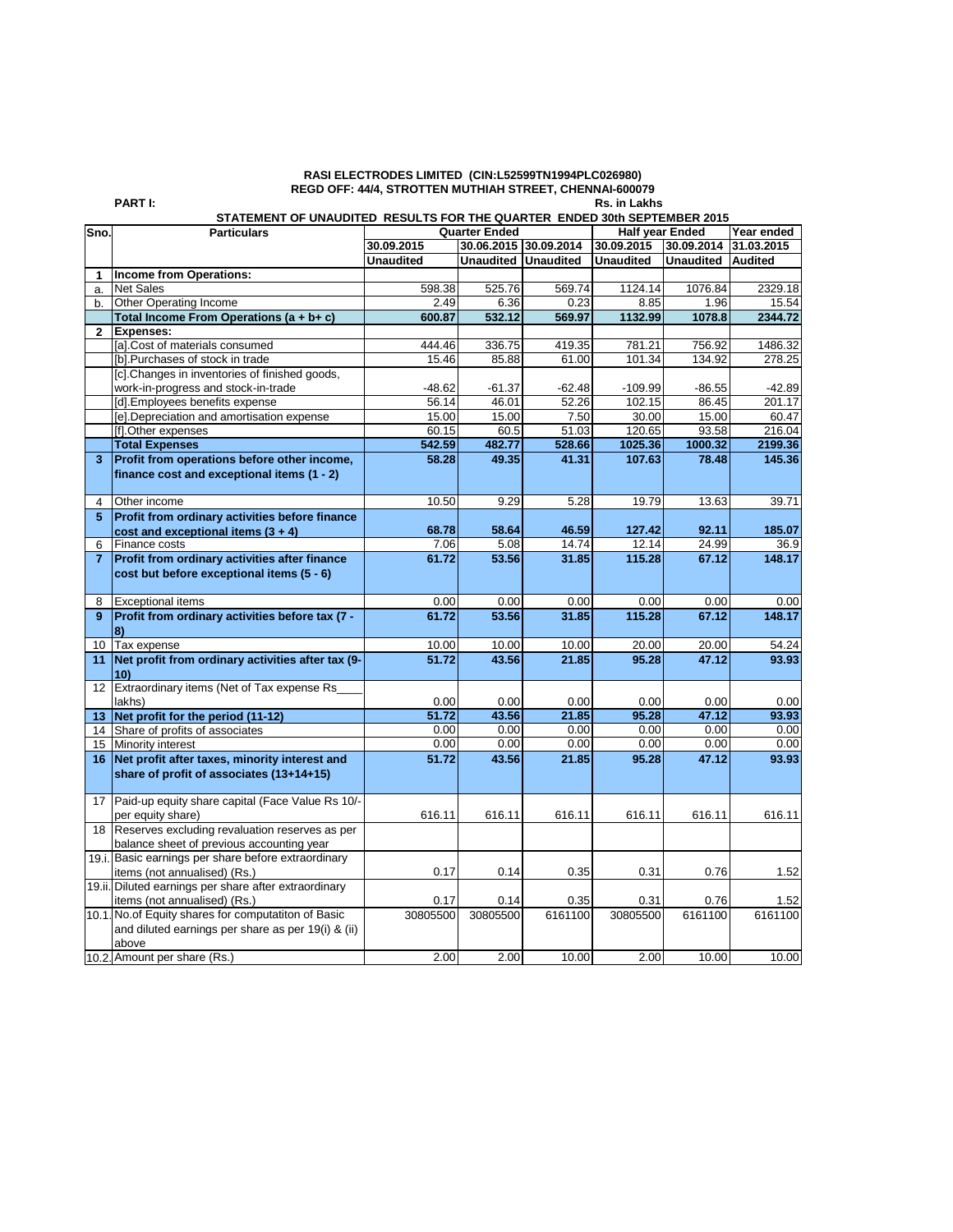| Sno.<br>A.         | <b>Particulars</b><br><b>PARTICULARS OF SHAREHOLDING:</b> | 30.09.2015           | As on    |                       |            |            | Year ended |
|--------------------|-----------------------------------------------------------|----------------------|----------|-----------------------|------------|------------|------------|
|                    |                                                           |                      |          |                       |            | As on      |            |
|                    |                                                           |                      |          | 30.06.2015 30.09.2014 | 30.09.2015 | 30.09.2014 | 31.03.2015 |
|                    |                                                           |                      |          |                       |            |            |            |
|                    | 1 Public shareholding:                                    |                      |          |                       |            |            |            |
|                    | No.of shares                                              | 22257550             | 22257550 | 4451510               | 22257550   | 4451510    | 4451510    |
|                    | Percentage of shareholding                                | 72.25                | 72.25    | 72.25                 | 72.25      | 72.25      | 72.25      |
|                    | <b>Promoters and Promoter Group</b>                       |                      |          |                       |            |            |            |
| 2 Shareholding:    |                                                           |                      |          |                       |            |            |            |
| a.                 | <b>Pledged / Encumbered</b>                               |                      |          |                       |            |            |            |
|                    | No.of shares                                              | Nil                  | Nil      | Nil                   | Nil        | Nil        | Nil        |
|                    | Percentage of shares (as a % total                        |                      |          |                       |            |            |            |
|                    | shareholding of Promoter and Promoter                     |                      |          |                       |            |            |            |
|                    | Group)                                                    | Nil                  | Nil      | Nil                   | Nil        | Nil        | Nil        |
|                    | Percentage of shares (as a % of total share               |                      |          |                       |            |            |            |
|                    | capital of the Comnpany)                                  | Nil                  | Nil      | Nil                   | Nil        | Nil        | Nil        |
| b.                 | <b>Non-Encumbered</b>                                     |                      |          |                       |            |            |            |
|                    | No.of shares                                              | 8547950              | 8547950  | 1709590               | 8547950    | 1709590    | 1709590    |
|                    | Percentage of shares (as a % total                        |                      |          |                       |            |            |            |
|                    | shareholding of Promoter and Promoter                     |                      |          |                       |            |            |            |
|                    | Group)                                                    | 100.00               | 100.00   | 100.00                | 100.00     | 100.00     | 100.00     |
|                    | Percentage of shares (as a % of total share               |                      |          |                       |            |            |            |
|                    | capital of the Comnpany)                                  | 27.75                | 27.75    | 27.75                 | 27.75      | 27.75      | 27.75      |
| <b>Particulars</b> |                                                           | <b>Quarter Ended</b> |          |                       |            |            |            |
|                    |                                                           | 30.09.2015           |          |                       |            |            |            |
| В.                 | <b>INVESTOR COMPLAINTS</b>                                |                      |          |                       |            |            |            |
|                    | Pending at the beginning of the quarter                   | Nil                  |          |                       |            |            |            |
|                    | Received during the quarter                               | 6                    |          |                       |            |            |            |
|                    | Disposed of during the quarter                            | 6                    |          |                       |            |            |            |
|                    | Remaining unresolved at the end of the quarter            | nil                  |          |                       |            |            |            |

Notes:

1 The Statement of Assests and Liabilities as required under Clause 41(v) (h) of the Lisiting Agreement is as under: **Rs. in Lakhs**

|     |                                            | <b>AS AT</b>     | AS AT          |
|-----|--------------------------------------------|------------------|----------------|
|     |                                            | 30.09.2015       | 31.03.2015     |
|     | <b>Particulars</b>                         | <b>Unaudited</b> | <b>Audited</b> |
| А   | <b>EQUITY AND LIABILITIES</b>              |                  |                |
| 1   | <b>Shareholder's Funds</b>                 |                  |                |
| [a] | Share capital                              | 616.11           | 616.11         |
| [b] | Reserves & surplus                         | 1318.02          | 1222.74        |
| [c] | Money received against share warrants      | 135.00           | 135.00         |
|     | Sub Total - Shareholders' Funds            | 2069.13          | 1973.85        |
| 2   | Share application money pending allotment  | n                | 0              |
| 3   | <b>Minority interest</b>                   | n                | 0              |
| 4   | <b>Non-current Liabilities</b>             |                  |                |
| [a] | Long term borrowings                       | 0                | 0              |
| [b] | Deferred tax liabilities (net)             | 0                | 0              |
| [c] | Other long-term liabilities                | U                | $\mathbf 0$    |
| [d] | Long-term provisions                       | 23.86            | 23.86          |
|     | <b>Sub Total - Non-current Liabilities</b> | 23.86            | 23.86          |
| 5   | <b>Current Liabilities</b>                 |                  |                |
| [a] | Short term borrowings                      | 404.32           | 317.66         |
| [b] | Trade payables                             | 53.19            | 75.84          |
| [c] | Other current liabilities                  | 25.23            | 46.98          |
| [d] | Short-term provisions                      | 76.15            | 88.58          |
|     | <b>Sub Total - Current Liabilities</b>     | 558.89           | 529.06         |
|     | TOTAL - EQUITY AND LIABILITIES             | 2651.88          | 2526.77        |